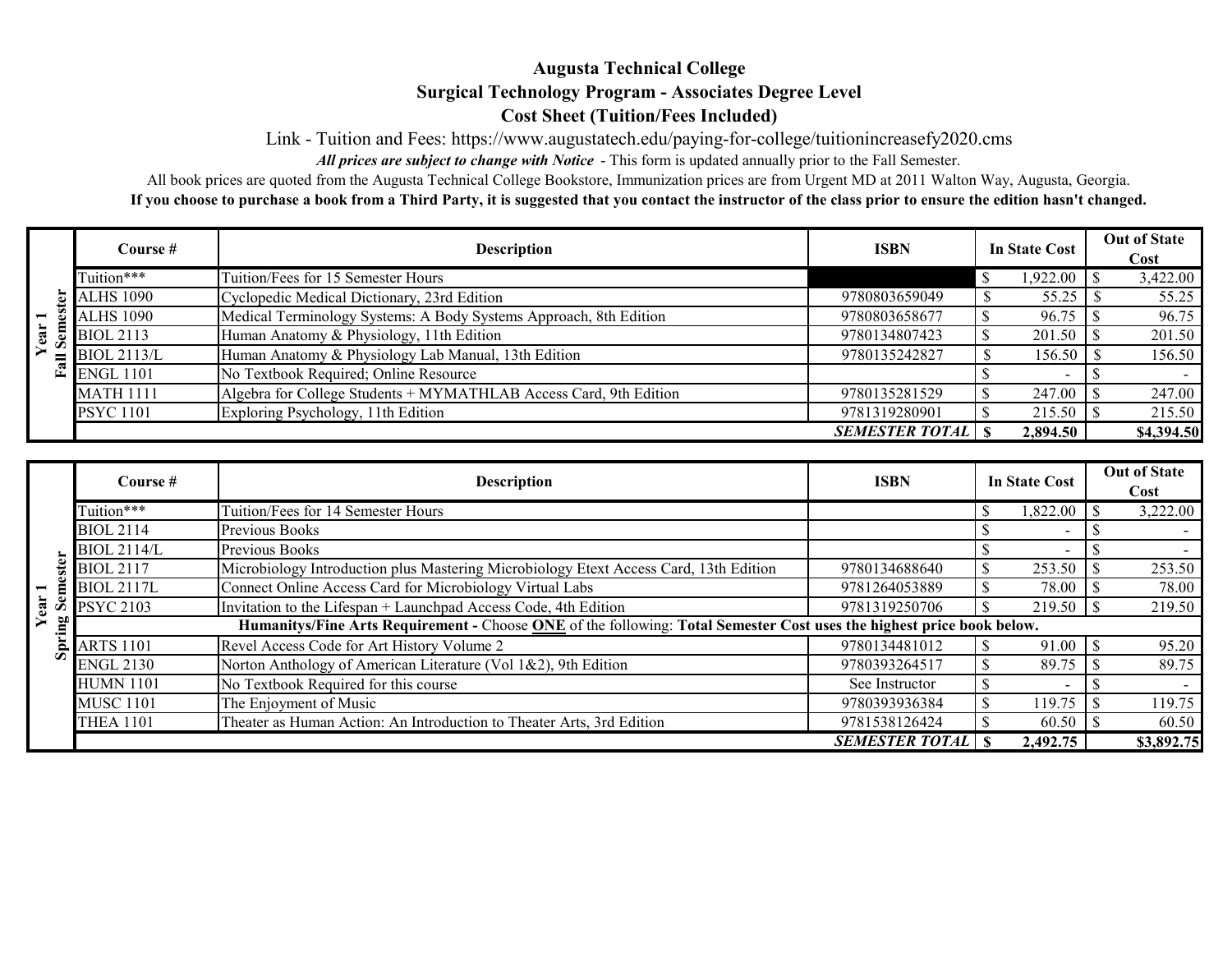|                      | Course #                                                                                                                                                     | Description                                                                                           | <b>ISBN</b>              |                           | <b>In State Cost</b> |                          | <b>Out of State</b><br>Cost |  |  |
|----------------------|--------------------------------------------------------------------------------------------------------------------------------------------------------------|-------------------------------------------------------------------------------------------------------|--------------------------|---------------------------|----------------------|--------------------------|-----------------------------|--|--|
|                      | <b>CPR</b> Class                                                                                                                                             | Pocket Mask                                                                                           | NQ82000633               | \$                        | 13.00                | $\mathbb S$              | 13.00                       |  |  |
|                      | <b>CPR Class</b>                                                                                                                                             | <b>CPR</b> Cards                                                                                      |                          | $\mathcal{S}$             | 10.00                | $\mathbf S$              | 10.00                       |  |  |
|                      | AST                                                                                                                                                          | Professional Organization Dues                                                                        | <b>Student Price</b>     | $\mathbf S$               | 45.00                | $\mathbb{S}$             | 45.00                       |  |  |
|                      | Clinical                                                                                                                                                     | My Clinical Experience - Doctor's Hospital Clinical Program                                           |                          | \$                        | 39.50                | \$                       | 39.50                       |  |  |
|                      | Clinical                                                                                                                                                     | Doctor's Hospital Badge                                                                               |                          | $\mathcal{S}$             | 10.00                | $\mathbb{S}$             | 10.00                       |  |  |
|                      | Clinical                                                                                                                                                     | Parking for AUMC/CHOG - maximum of 8 mths/\$25 per month                                              |                          | $\mathcal{S}$             | 200.00               | $\mathcal{S}$            | 200.00                      |  |  |
|                      | Health Requirements - Prices are from Urgent MD at 2011 Walton Way, Augusta, Georgia. If you use another facility, prices will be different.                 |                                                                                                       |                          |                           |                      |                          |                             |  |  |
|                      |                                                                                                                                                              | Physical Exam Required Annually                                                                       |                          | \$                        | 40.00                | \$                       | 40.00                       |  |  |
|                      |                                                                                                                                                              | PPD 2-step requied upon admission then 1-step annually                                                |                          | $\mathbb{S}$              | 17.00                | $\overline{\mathcal{S}}$ | 17.00                       |  |  |
|                      |                                                                                                                                                              | MMR Titer If shows immunity - no further required.                                                    |                          | $\mathcal{S}$             | 125.00               | $\mathbb{S}$             | 125.00                      |  |  |
|                      |                                                                                                                                                              | MMR Booster If titer shows you are not immune you will need the booster, then a repeat titer.         |                          | $\overline{\mathcal{S}}$  | 42.00                | $\mathcal{S}$            | 42.00                       |  |  |
|                      |                                                                                                                                                              | Varicella Titer If shows immunity - no further required.                                              |                          | $\mathbb{S}$              | 50.00                | $\mathcal{S}$            | 50.00                       |  |  |
|                      |                                                                                                                                                              | Varicella Booster If titer shows you are not immune you will need the booster, then a repeat titer.   |                          | $\mathcal{S}$             | 66.50                | $\mathcal{S}$            | 66.50                       |  |  |
|                      |                                                                                                                                                              | Hepatitis B Titer If shows immunity - no further required.                                            |                          | \$                        | 35.00                | $\mathbb{S}$             | 35.00                       |  |  |
|                      |                                                                                                                                                              | Hepatitis B Booster If titer shows you are not immune you will need the booster, then a repeat titer. |                          | $\mathcal S$              | 40.00                | S                        | 40.00                       |  |  |
|                      |                                                                                                                                                              | Tetanus Vaccine required every 10 years                                                               |                          | $\mathbb{S}$              | 100.00               | $\mathcal{S}$            | 100.00                      |  |  |
|                      |                                                                                                                                                              | Background/Urine Performed by Pre-Check and must be done annually                                     |                          | $\mathbb{S}$              | 95.50                | $\mathbb{S}$             | 95.50                       |  |  |
|                      |                                                                                                                                                              |                                                                                                       |                          |                           |                      |                          |                             |  |  |
| <b>Fall Semester</b> | Uniform Requirement - Prices are from Hartleys Uniform Shop at 1010 Druid Park Avenue, Augusta, Georgia. If you use another store, prices will be different. |                                                                                                       |                          |                           |                      |                          |                             |  |  |
|                      |                                                                                                                                                              | Scrub Shirt Cherokee 4700 (Womens) or Cherokee 4777 (Mens) \$15/each                                  | Minimum 2                | \$                        | 30.00                | $\mathbb{S}$             | 30.00                       |  |  |
|                      |                                                                                                                                                              | Scrub Pants Cherokee 4200 (Womens) @15/each or Cherokee 4000 (Mens) \$20/each                         | Minimum <sub>2</sub>     | $\mathbb{S}$              | 40.00                | $\mathbb{S}$             | 40.00                       |  |  |
|                      |                                                                                                                                                              | Lab Coat W. Swan 15113 (Womens) or W. Swan 15112 (Mens)                                               | Minimum 1                | $\mathcal{S}$             | 20.00                | $\sqrt{\ }$              | 20.00                       |  |  |
|                      |                                                                                                                                                              | ATC Patch Sewed on Left Sleeve of Lab Coat (price includes patch and sewing fee)                      | Minimum 1                | $\overline{\mathcal{S}}$  | 10.00                | $\overline{\mathcal{S}}$ | 10.00                       |  |  |
|                      | Name Badge                                                                                                                                                   |                                                                                                       | Minimum 1                | $\mathbb{S}$              | 10.00                | $\overline{\mathcal{S}}$ | 10.00                       |  |  |
|                      |                                                                                                                                                              | Contract Embrodiery White/Navy Thread (\$5 per piece)                                                 | Minimum 3 pieces         | $\mathbb{S}$              | 15.00                | $\overline{\mathcal{S}}$ | 15.00                       |  |  |
|                      |                                                                                                                                                              | Nursing Shoe Black in color. Must have a closed back and closed toe. No Canvas.                       |                          | $\mathbb{S}$              | 100.00               | $\mathbb{S}$             | 100.00                      |  |  |
|                      |                                                                                                                                                              | Support Hose Black in color.                                                                          | Optional                 | \$                        | 20.00                | $\sqrt{\ }$              | 20.00                       |  |  |
|                      | Tuition***                                                                                                                                                   | Tuition/Fees for 17 Semester Hours                                                                    |                          | $\mathbb{S}$              | 1,922.00             | $\mathcal{S}$            | 3,822.00                    |  |  |
|                      | <b>SURG1010</b>                                                                                                                                              | Surgical Technology for the Surgical Technologist; A Positive Care Approach with Lab                  | 9781337583473            | \$                        | 311.50               | $\mathcal{S}$            | 311.50                      |  |  |
|                      |                                                                                                                                                              | Manual, 5th Edition                                                                                   |                          |                           |                      |                          |                             |  |  |
|                      | <b>SURG1010</b>                                                                                                                                              | <b>Alexander's Surgical Procedures</b>                                                                | 9780323075558            | \$                        | 137.50               | \$                       | 137.50                      |  |  |
|                      | <b>SURG1010</b>                                                                                                                                              | Differentiating Surgical Instruments, 3rd Edition                                                     | 9780803668317            | $\mathcal{S}$             | 93.50                | $\mathbb{S}$             | 93.50                       |  |  |
|                      | <b>SURG1010</b>                                                                                                                                              | Pocket Guide to the Operating Room, 4th Edition                                                       | 9780803668393            | $\mathbb{S}$              | 61.25                | $\overline{\mathcal{S}}$ | 61.25                       |  |  |
|                      | <b>SURG1010</b>                                                                                                                                              | Surgical Mayo Setups, 2nd Edition                                                                     | 9781111138189            | $\mathbb{S}$              | 107.25               | $\overline{\mathcal{S}}$ | 107.25                      |  |  |
|                      | <b>SURG1010</b>                                                                                                                                              | <b>Surgical Counts Access Code</b>                                                                    |                          | $\mathbb{S}$              | 45.00                | $\overline{\mathcal{S}}$ | 45.00                       |  |  |
|                      | <b>SURG1010</b>                                                                                                                                              | Minimum 4G Flash Drive                                                                                |                          | $\mathbb{S}$              | 20.00                | $\mathcal{S}$            | 20.00                       |  |  |
|                      | <b>SURG1020</b>                                                                                                                                              | Previous Books                                                                                        |                          | $\mathbb{S}$              |                      | \$                       |                             |  |  |
|                      | <b>SURG1080</b>                                                                                                                                              | Microbiology for Surgical Technologist, 2nd Edition                                                   | 9781111306663            | $\boldsymbol{\mathsf{S}}$ | 224.25               | $\mathcal{S}$            | 224.25                      |  |  |
|                      |                                                                                                                                                              |                                                                                                       | <b>SEMESTER TOTAL</b> \$ |                           | 4,095.75             | $\mathbf{s}$             | 5,995.75                    |  |  |

**Year 2**